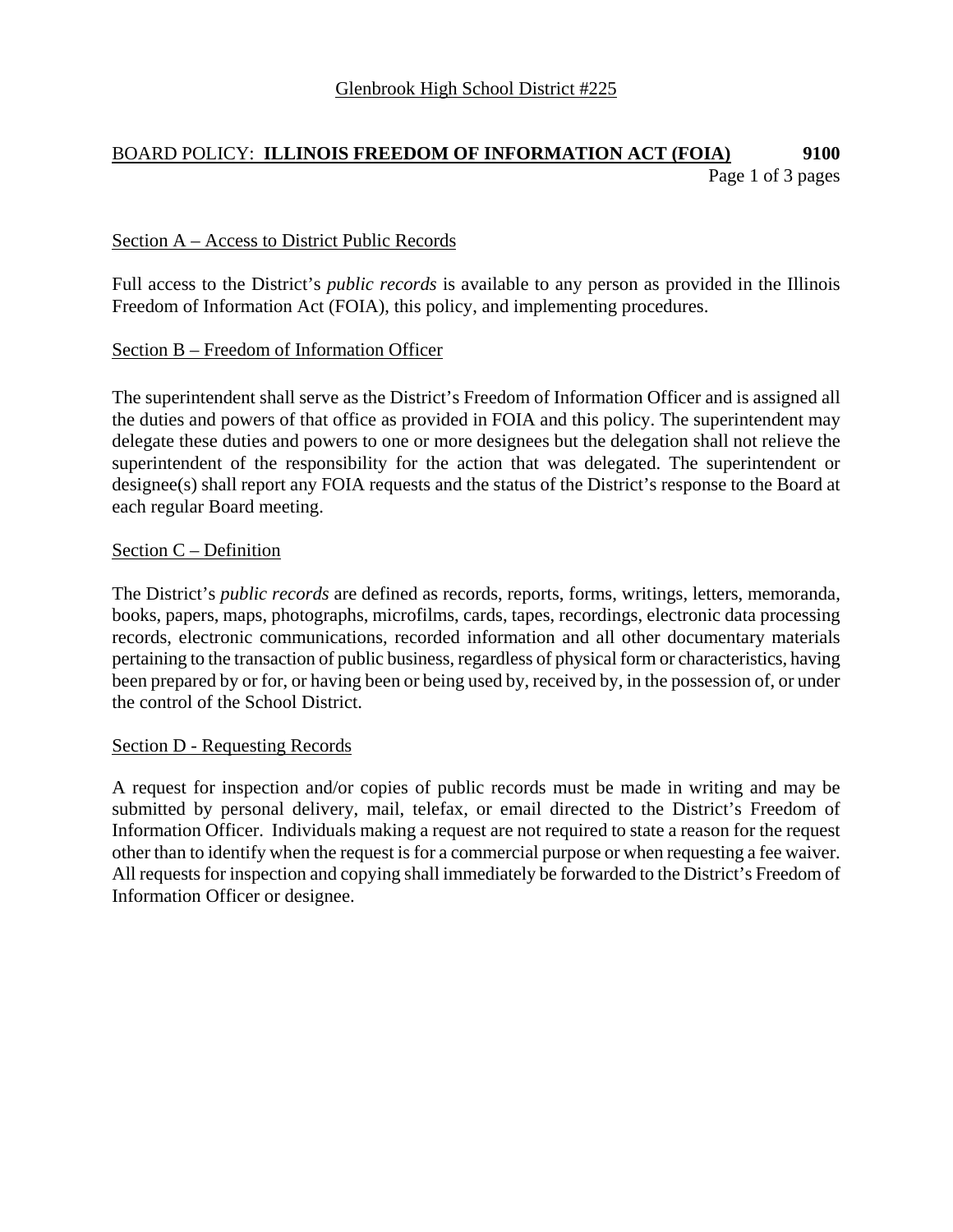## BOARD POLICY: **ILLINOIS FREEDOM OF INFORMATION ACT (FOIA) 9100**  Page 2 of 3 pages

## Section E - Responding to Requests

The Freedom of Information Officer or designee shall approve all requests for public records unless:

- 1. The requested material does not exist;
- 2. The requested material is exempt from inspection and copying by the Freedom of Information Act; or
- 3. Complying with the request would be unduly burdensome.

Within 5 business days after receipt of a request for access to a public record, the Freedom of Information Officer shall comply with or deny the request, unless the time for response is extended as specified in Section 3 of FOIA. The Freedom of Information Officer may extend the time for a response for up to 5 business days from the original due date. If an extension is needed, the Freedom of Information Officer shall: (1) notify the person making the request of the reason for the delay, and (2) either inform the person of the date on which a response will be made or agree with the person in writing on a compliance period.

When responding to a request for a record containing both exempt and non-exempt material, the Freedom of Information Officer shall redact exempt material from the record before complying with the request.

#### Section F - Copying Fees

Persons making a request for copies of public records must pay any applicable copying fee. The Freedom of Information Officer shall, as needed, recommend a copying fee schedule for the Board's approval. Copying fees, except when fixed by statute, are reasonably calculated to reimburse the District's actual cost for reproducing and certifying public records and for the use, by any person, of its equipment to copy records. No fees shall be charged for the first 50 pages of black and white, letter or legal sized copies. No fee shall be charged for electronic copies other than the actual cost of the recording medium.

#### Section G - Inspection and Copying of District Records

The inspection and copying of a public record that is the subject of an approved access request is permitted at the District's administrative office during regular business hours, unless other arrangements are made by the Freedom of Information Officer or designee. Inspection of district records shall be conducted in the presence of the Freedom of Information Officer, designee or a district employee designated by the Freedom of Information Officer or designee. The copying of district records shall be performed by the Freedom of Information Officer or a district employee designated by the Freedom of Information Officer or designee. Many public records are immediately available from the District's website including, but not limited to, a description of the District and the methods for requesting a public record.